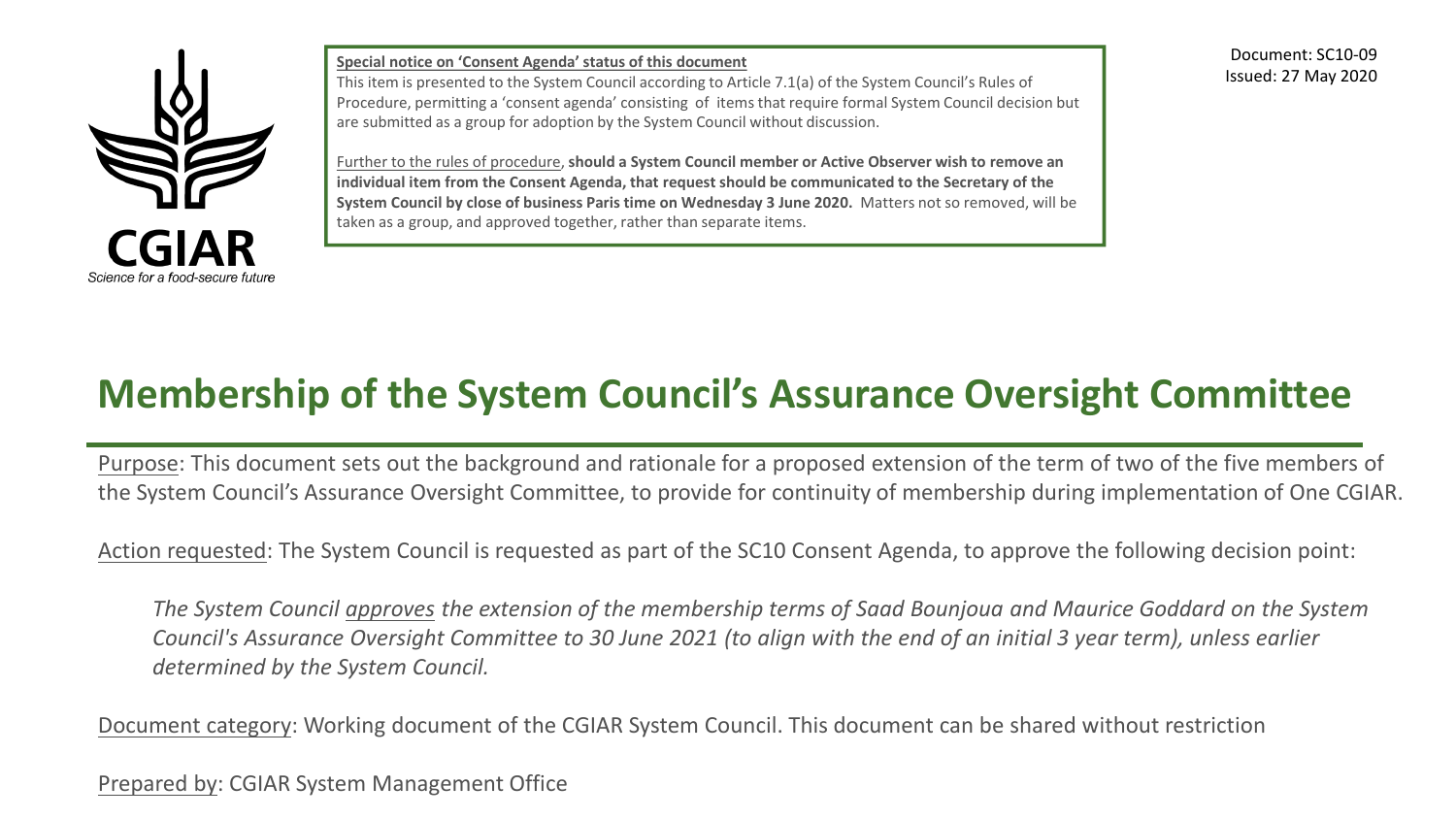

## 1. Background: Current Membership

The Terms of Reference for the System Council's Assurance Oversight Committee ('AOC') provide for a maximum five persons, with a majority of independent members and others selected from the System Council's voting member constituencies

Saad Bounjoua (**Independent**), Chair **Until 31 July 2020** Maurice Goddard (Independent) **Until 31 July 2020** Muriel Uzàn (**Independent**) Until 31 July 2021 Daniel van Gilst (Norway) Until 30 June 2021